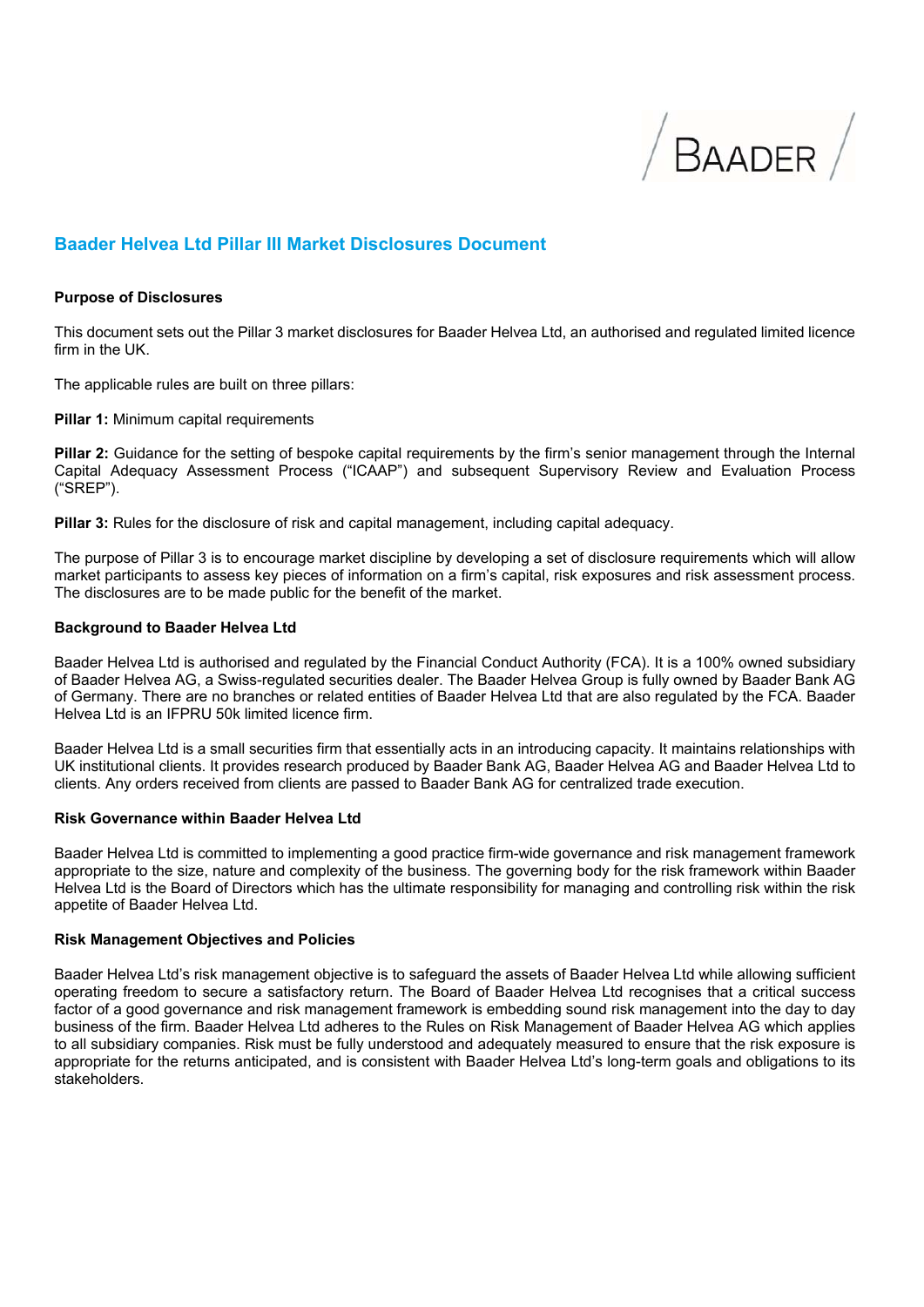Risk in the firm is managed according to common principles and policies approved by the Board. The following key principles are central to Baader Helvea Ltd's risk management strategy:

- 1. The setting of risk appetite limits;
- 2. Clearly articulated roles and responsibilities with appropriate segregation of duties;
- 3. Monitoring of the adequacy and effectiveness of key internal controls;
- 4. Regular reporting on risk-related issues and forecasts to the Board;
- 5. Documented and communicated policies addressing key areas of risk to the business.

#### **Risk appetite limits**

Risk appetite limits define the level and nature of risks to which senior management considers it is acceptable to expose the firm. It therefore defines the boundaries of activity that the Board intends for the firm. The Board sets and approves, on an annual basis, risk appetite statements for areas of actual or potential significant risk to the business. Baader Helvea Ltd has considered all relevant risk categories suggested by the FCA and has put in place risk appetite statements only for those risk categories which are applicable to the nature of its business.

#### **Roles and Responsibilities**

The Board retains final responsibility for ensuring that Baader Helvea Ltd's risk management framework is appropriate to the size, nature and complexity of the business and that this framework is implemented consistently and effectively across the firm.

Senior management in both Baader Helvea Ltd and Baader Helvea AG, the parent company, are accountable for the identification of material risks assumed in their areas of responsibility and for ensuring that these risks are controlled and managed in line with Baader Helvea Ltd's risk policy and within the risk appetite of Baader Helvea Ltd. The principle of individual accountability and responsibility for risk management is an important feature of Baader Helvea Ltd's culture.

Independent review and challenge is provided by the Executive Management Board of Baader Helvea AG which includes the Chief Executive Officer of the Baader Helvea Group, the Chief Financial Officer of the Baader Helvea Group, and the General Counsel & Chief Compliance Officer of the Baader Helvea Group. The Board ensures that the risk policy is consistently implemented within Baader Helvea Ltd and monitors the overall adequacy and effectives of the risk management framework on behalf of the Board.

As a key part of ensuring a good control environment, functions where an internal conflict may occur are segregated within Baader Helvea Ltd and Baader Helvea AG.

## **Key Control Monitoring**

Baader Helvea Ltd believes that an effective system of internal control is an essential element of good management and Baader Helvea Ltd puts in place appropriate procedures to ensure that key risks are appropriately controlled within Baader Helvea Ltd's risk appetite. Day to day independent and objective assessment and monitoring of key controls is provided by the Head of Middle Office of Baader Helvea AG and the Compliance Officer.

#### **Risk Reporting**

Regular reporting is in place to allow the Board to review the firm's risk profile against risk appetite, monitor losses, incidents and any breaches of the risk policy.

#### **Policy**

Baader Helvea Ltd has in place documented policies with respect to key areas of risk to the firm. These include market abuse, personal account dealing, error reporting, and a Compliance Manual which sets out ethical guidelines.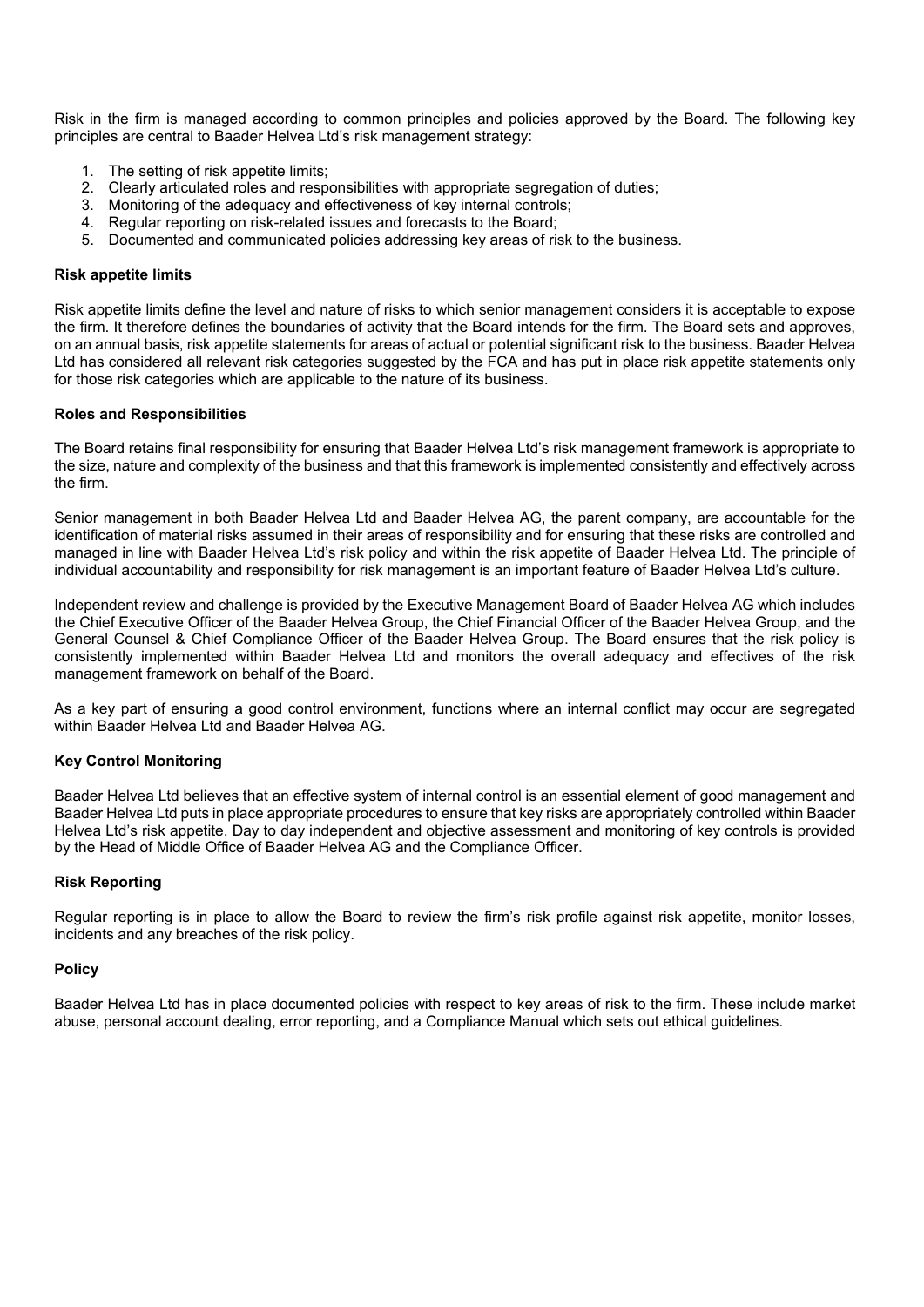## **Capital Resources**

The regulatory capital requirement (Pillar I) for Baader Helvea Ltd as at 31 December 2021 is £559,000. The Pillar II capital requirement is £636,000. The actual capital held by Baader Helvea Ltd as at 31 December 2021 is £2,000,000. Eligible Tier 1 Capital stood at £2,000,000, which gives a surplus of £1,364,000 against the higher (Pillar II) capital requirement.

Baader Helvea Ltd's consolidated capital resources as at 31 December 2021 are shown in the table below:

| <b>Capital Resources</b>       |                            | £000's       |
|--------------------------------|----------------------------|--------------|
| <b>Tier One Capital</b>        | Permanent Share Capital    | 800          |
|                                | P&L a/c and other reserves | 1,200        |
| <b>Tier Two Capital</b>        |                            | $\mathbf{0}$ |
| <b>Tier Three Capital</b>      |                            | $\mathbf{0}$ |
| <b>Less Deductions</b>         |                            | $\mathbf{0}$ |
| <b>Total Capital Resources</b> |                            | 2,000        |
| Regulatory capital req't       | (Pillar I/II)              | 636          |
| <b>Surplus</b>                 |                            | 1,364        |

# **Baader Helvea Ltd's Approach to Assessment of Capital Adequacy**

Baader Helvea Ltd maintains sufficient capital to meet UK regulatory requirements. In line with these requirements, Baader Helvea Ltd maintains the higher of Pillar 1 and Pillar 2 (ICAAP) capital requirements. The adequacy of the capital held by Baader Helvea Ltd is assessed, at least annually, as part of the Individual capital Adequacy Assessment Process (ICAAP) and is subject to formal sign off by the Board.

## **Pillar 1 Capital Calculation**

Based upon its regulatory permissions and scope of activities, the firm is subject to the capital requirements for a limited licence firm. Baader Helvea Ltd's pillar 1 capital is based on the Fixed Overhead requirement (FOR), being higher than Baader Helvea Ltd's Credit Risk plus Market Risk exposure.

|                                            | <b>Calculation Method</b>                                                                                                                                          | Capital (£) |
|--------------------------------------------|--------------------------------------------------------------------------------------------------------------------------------------------------------------------|-------------|
| <b>Credit Risk</b>                         | The firm uses the standardised approach under which the capital<br>requirement is calculated as 8% of the risk weighted exposure amounts<br>as set out by the FCA. | 58,000      |
| <b>Market Risk</b>                         | The firm calculates its market risk capital requirement using the foreign<br>currency PRR method set out in the FCA's rules.                                       | 19,000      |
| <b>Fixed Overhead</b><br>Requirement (FOR) | The FOR is calculated as 13 weeks' fixed expenditure based on financial<br>statements as at 31 December 2021.                                                      | 559,000     |
| <b>Pillar 1 Capital</b>                    | Higher of the sum of the credit and market risk charges and the FOR                                                                                                | 559,000     |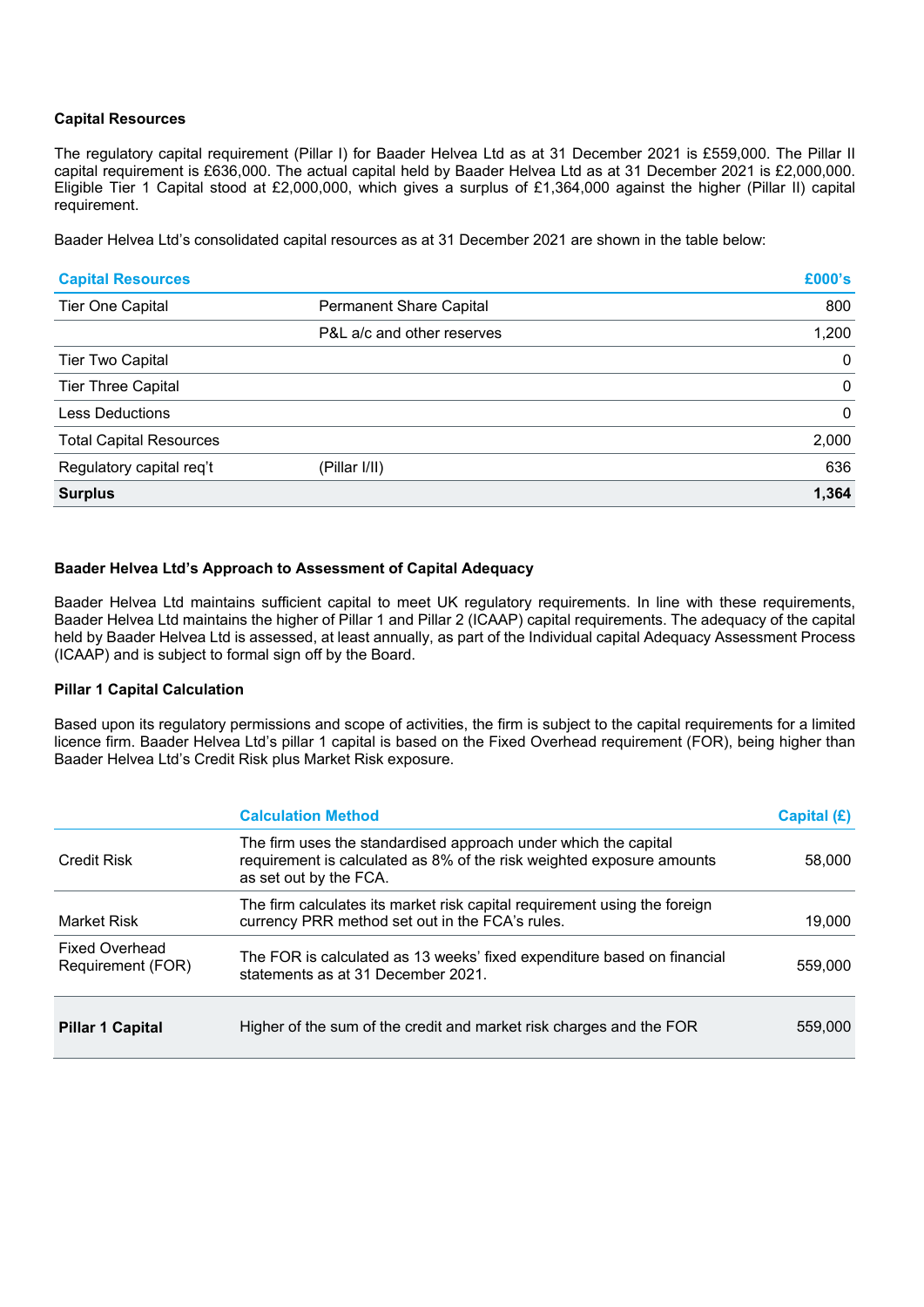## **Pillar 2 (ICAAP)**

Baader Helvea Ltd's ICAAP assesses the amount of capital required to mitigate the risks to which Baader Helvea Ltd is exposed over a 12 month time horizon. The ICAAP consider the impacts of future business plans as well as potential adverse scenarios (such as market downturns or significant operational errors) on the capital resources of Baader Helvea Ltd, to ensure regulator capital requirements are met at all times.

Baader Helvea Ltd's exposure to risk categories as defined by the FCA and Baader Helvea Ltd's strategies with respect to material risk categories is shown below:

|                                       | <b>Treatment</b>                                                                                                                                                                                                                                                                                                                                                                                                                                                                                                                                                              | Capital (£) |
|---------------------------------------|-------------------------------------------------------------------------------------------------------------------------------------------------------------------------------------------------------------------------------------------------------------------------------------------------------------------------------------------------------------------------------------------------------------------------------------------------------------------------------------------------------------------------------------------------------------------------------|-------------|
| Operational risk                      | Operational risk is defined as the risk of loss resulting from inadequate or<br>failed internal processes, people and systems, or from external events.<br>Examples of significant operational incidents that could arise are: technology<br>failures, trade and trade processing errors, outsourcing malfunctions, and<br>settlement issues.                                                                                                                                                                                                                                 | 559,000     |
|                                       | Baader Helvea Ltd's exposure to Operational risk has been assessed using<br>a standardized approach, namely the FOR requirement.                                                                                                                                                                                                                                                                                                                                                                                                                                              |             |
|                                       | Central to the management of Operational risk is the monitoring of key<br>controls. The firm also has insurance designed to reduce its exposure to<br>liability and to protect its assets.                                                                                                                                                                                                                                                                                                                                                                                    |             |
| Credit risk                           | Credit risk is defined as the risk of loss caused by the failure of a counterparty<br>to perform its contractual obligations. A factor which may contribute to<br>increased credit risk is concentration of assets held with a single counterparty.<br>Baader Helvea has no significant exposure to credit risk other than through<br>balances held with recognised banking institutions regulated in the EU or in<br>Switzerland.                                                                                                                                            | 58,000      |
| Foreign Exchange<br>risk              | Foreign exchange risk is defined as the risk of loss arising from fluctuations<br>in foreign exchange rates.                                                                                                                                                                                                                                                                                                                                                                                                                                                                  | 19,000      |
|                                       | Foreign exchange risk arises in Baader Helvea through the fact that the<br>Company holds non-GBP bank balances.                                                                                                                                                                                                                                                                                                                                                                                                                                                               |             |
| Liquidity risk                        | Liquidity risk is defined as the risk that the firm, although solvent, either does<br>not have sufficient available resources to enable it to meet its obligations as<br>they fall due, or can secure them only at excessive cost.                                                                                                                                                                                                                                                                                                                                            | 0           |
|                                       | Baader Helvea Ltd maintains surplus liquid resources sufficient at all times to<br>meet any immediate requirements it could prudently foresee. Liquidity is<br>available in the form of cash which is invested in short-term bank deposits to<br>ensure that it is available as required.                                                                                                                                                                                                                                                                                     |             |
| <b>Business and</b><br>Strategic risk | Business risk is any risk to a firm arising from changes in its business,<br>including the risk that the firm may not be able to carry out its business plan<br>and its desired strategy. In a narrow sense, business risk is the risk to a firm<br>that it suffers losses because its income falls or is volatile relative to its fixed<br>cost base. However, in a broader sense, it is exposure to a wide range of<br>macroeconomic, geopolitical, industry, regulatory and other external risks that<br>might deflect a firm from its desired strategy and business plan. | 0           |
|                                       | Baader Helvea Ltd regularly considers risk which may threaten its business<br>strategy and expected growth according to a range of assumptions as to the<br>state of the economic or business environment which it faces and puts in<br>place additional controls or other actions where it is deemed cost-effective to<br>do so.                                                                                                                                                                                                                                             |             |
| Reputational risk                     | Reputational risk is defined as the risk of damage to the firm's reputation that<br>could lead to negative publicity, costly litigation, a decline in the customer<br>base or the exit of key employees and therefore directly or indirectly to a loss<br>of revenue.                                                                                                                                                                                                                                                                                                         | 0           |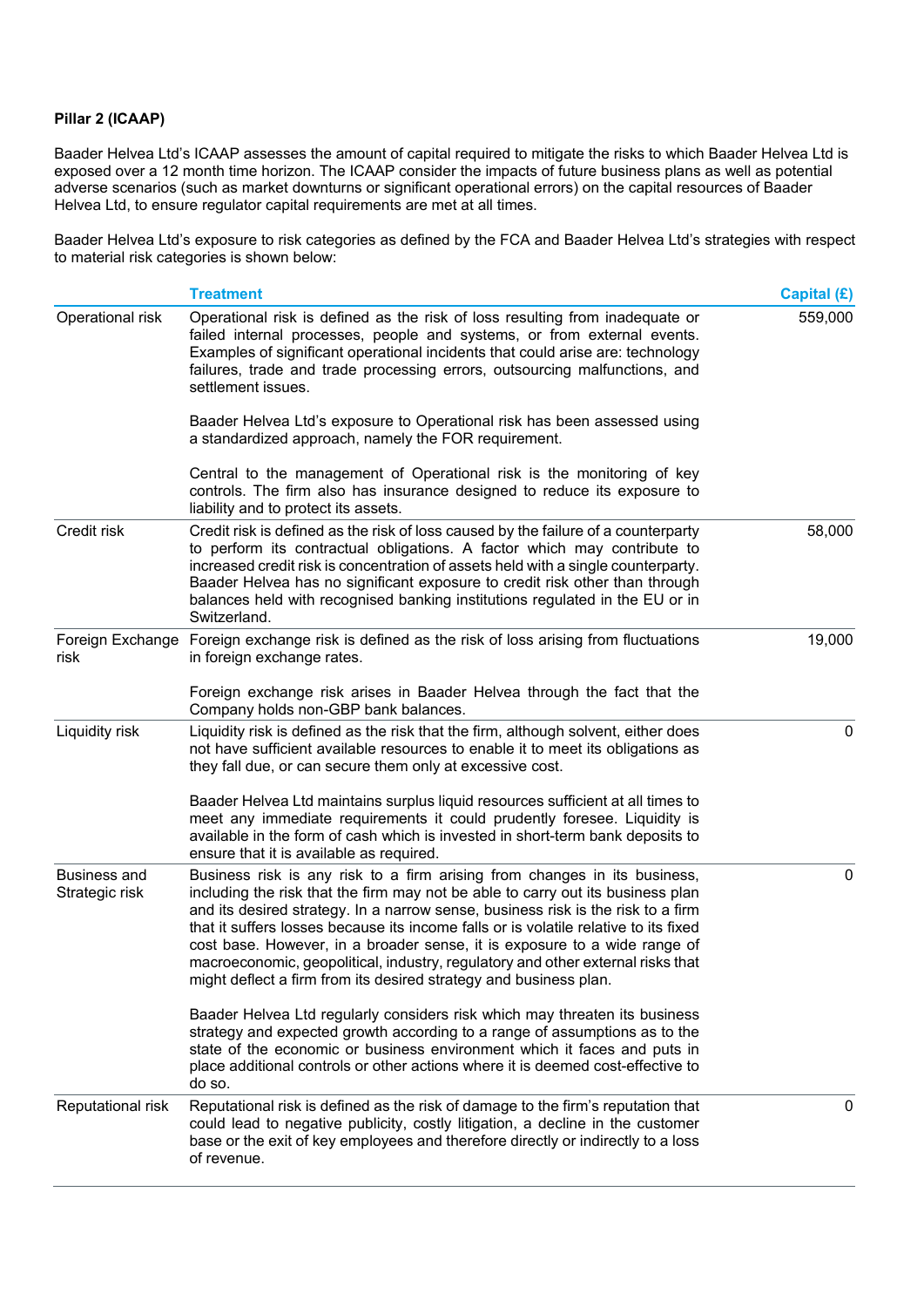|                                               | <b>Treatment</b>                                                                                                                                                                                                                                                                                                                                           | Capital $(E)$ |
|-----------------------------------------------|------------------------------------------------------------------------------------------------------------------------------------------------------------------------------------------------------------------------------------------------------------------------------------------------------------------------------------------------------------|---------------|
|                                               | The maintenance of Baader Helvea Ltd's reputation is a key component of its<br>ability to achieve its strategic objectives. Some of the key events which could<br>significantly impact the reputation of Baader Helvea Ltd include high profile<br>Operational risk events such as market abuse or loss of high profile key<br>people.                     |               |
|                                               | Baader Helvea Ltd monitors the potential reputational impact of all risk<br>categories and takes appropriate action to prevent and manage the kinds of<br>events which may give rise to reputational damage. This is achieved through<br>putting in place frameworks and controls around operational risks and<br>monitoring of the effectiveness thereof. |               |
|                                               | It is the responsibility of the board to identify areas of the business or external<br>factors which may significantly affect the reputation of Baader Helvea Ltd and<br>to ensure that these are adequately managed.                                                                                                                                      |               |
| categories                                    | Non-applicable risk The following risk categories are deemed insignificant to the firm's activities:<br>Residual risk<br>$\bullet$<br>Interest rate risk<br>Securitisation risk<br>Pension obligation risk<br>Insurance risk                                                                                                                               |               |
| <b>Total Pillar II</b><br>capital requirement |                                                                                                                                                                                                                                                                                                                                                            | 636,000       |

Baader Helvea Ltd. also calculates realistic wind-up coasts and is comfortable that regulatory capital held would allow Baader Helvea Ltd to wind up in an orderly fashion. Based on 2021 audited accounts management estimates wind-up costs of £ 594,000.